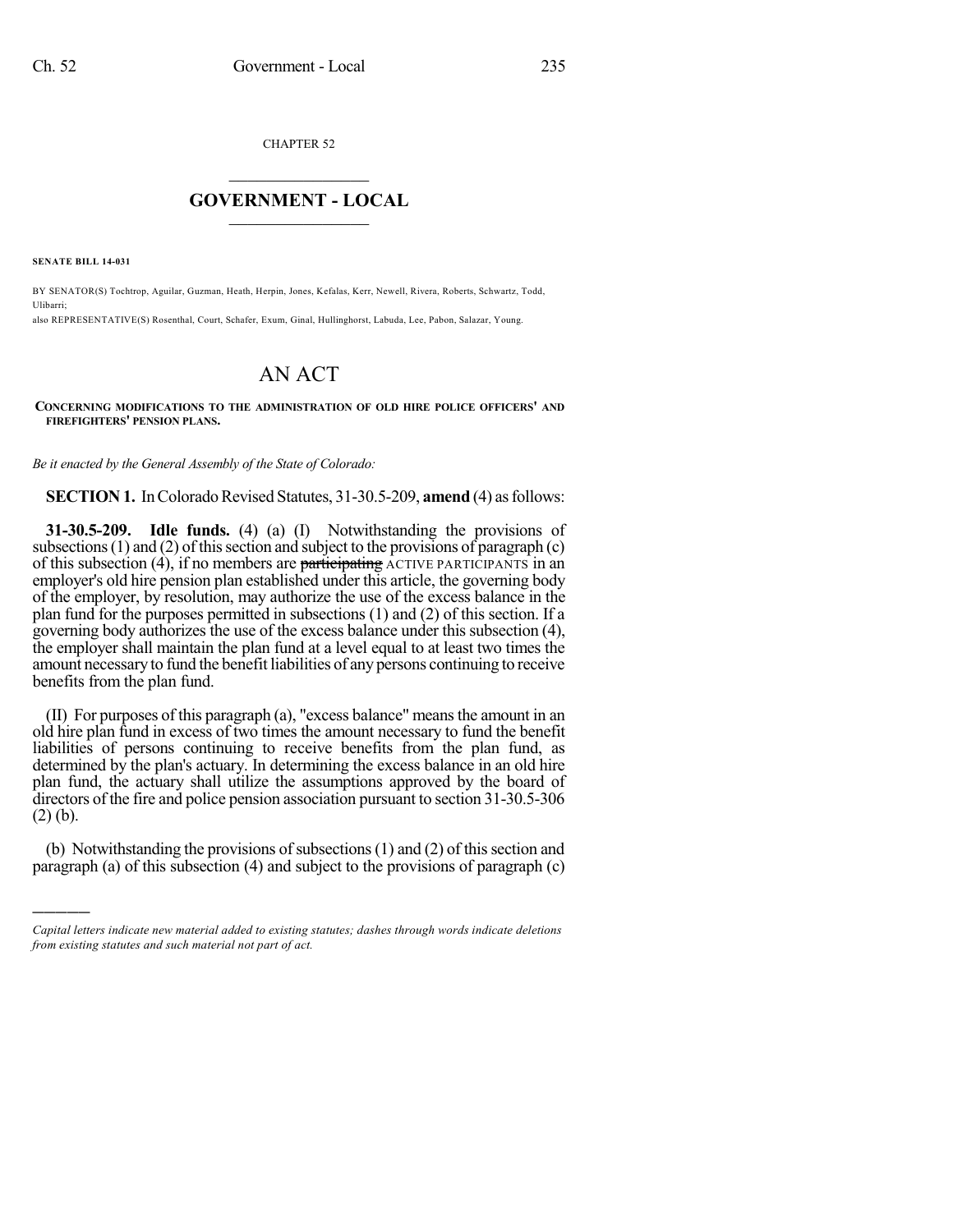of this subsection  $(4)$ , if no members are participating ACTIVE PARTICIPANTS in an employer's old hire pension plan established under this article and the plan provides no rank escalation benefit or other type of cost-of-living benefit to persons receiving benefits from the plan fund, other than cost-of-living benefits provided through the annual adjustment required pursuant to paragraph  $(e)$  of this subsection  $(4)$ , the board, after disclosure to the affected retirees, is authorized to use the assets in the plan fund for the purpose of purchasing annuities in amounts sufficient to pay any required benefits, INCLUDING NONDISCRETIONARY COST-OF-LIVING ADJUSTMENTS REQUIRED UNDER THE PLAN, to those persons who continue to receive benefits from the plan fund. If the board purchases annuities for such persons, the governing body of the employer, by resolution, may authorize the use of any additional funds that remain in the plan fund after purchasing such annuities for the purposes permitted in subsections (1) and (2) of this section. Annuities may be purchased pursuant to this paragraph (b) only from insurance companies rated at least  $A+$  by the A.M. Best company or rated at least AA by Standard  $& Poors Corporation.$  If there is a default on the payment of benefits resulting from an annuity purchased under this paragraph (b), the employer shall remain REMAINS liable to make any required benefit payments to persons for whom the annuities were purchased.

(c) If a plan fund does not provide any type of cost-of-living benefit to persons receiving benefits from the plan fund, the assets in the plan fund shall be used to provide an annual adjustment to the pension benefits for such persons prior to using the excess balance in the plan fund as provided in paragraph (a) of this subsection  $(4)$  and prior to purchasing annuities as provided in paragraph  $(b)$  of this subsection  $(4)$ . The minimum annual adjustment shall be calculated in the same manner as the annual adjustment to total disability benefits provided for members of the statewide death and disability plan pursuant to section 31-31-803 (6) (b) (II); except that the effective date of the benefit for purposes of the amount set forth in said section shall be the date on which the board provides the annual adjustment required under this **paragraph (c)** MONEYS IN THE PLAN FUND IN EXCESS OF THE AMOUNT REQUIRED TO PURCHASE ANNUITIES AS PROVIDED IN PARAGRAPH (b) OF THIS SUBSECTION (4), IF ANY, MAY BE USED TO PURCHASE ADDITIONAL BENEFITS OR MAY BE TREATED AS AN EXCESS BALANCE AS PROVIDED IN PARAGRAPH (a) OF THIS SUBSECTION (4).

**SECTION 2.** In Colorado Revised Statutes, 31-30.5-302, **amend** (5) as follows:

**31-30.5-302. Definitions.** As used in this part 3, unless the context otherwise requires:

(5) "State-assisted" means receiving HAVING RECEIVED state moneys relating to accrued unfunded liability. pursuant to section 31-30.5-307.

**SECTION 3.** In Colorado Revised Statutes, **repeal** 31-30.5-303 as follows:

**31-30.5-303. State assistance - limitation.** (1) On and after July 1, 1981, state assistance relating to accrued unfunded liabilities to each police officers' and firefighters' pension plan in this state shall be expressly contingent upon the maintenance by the governing body providing such plan of the level of annual contributions required pursuant to this part 3.

(2) If the board of directors of the fire and police pension association determines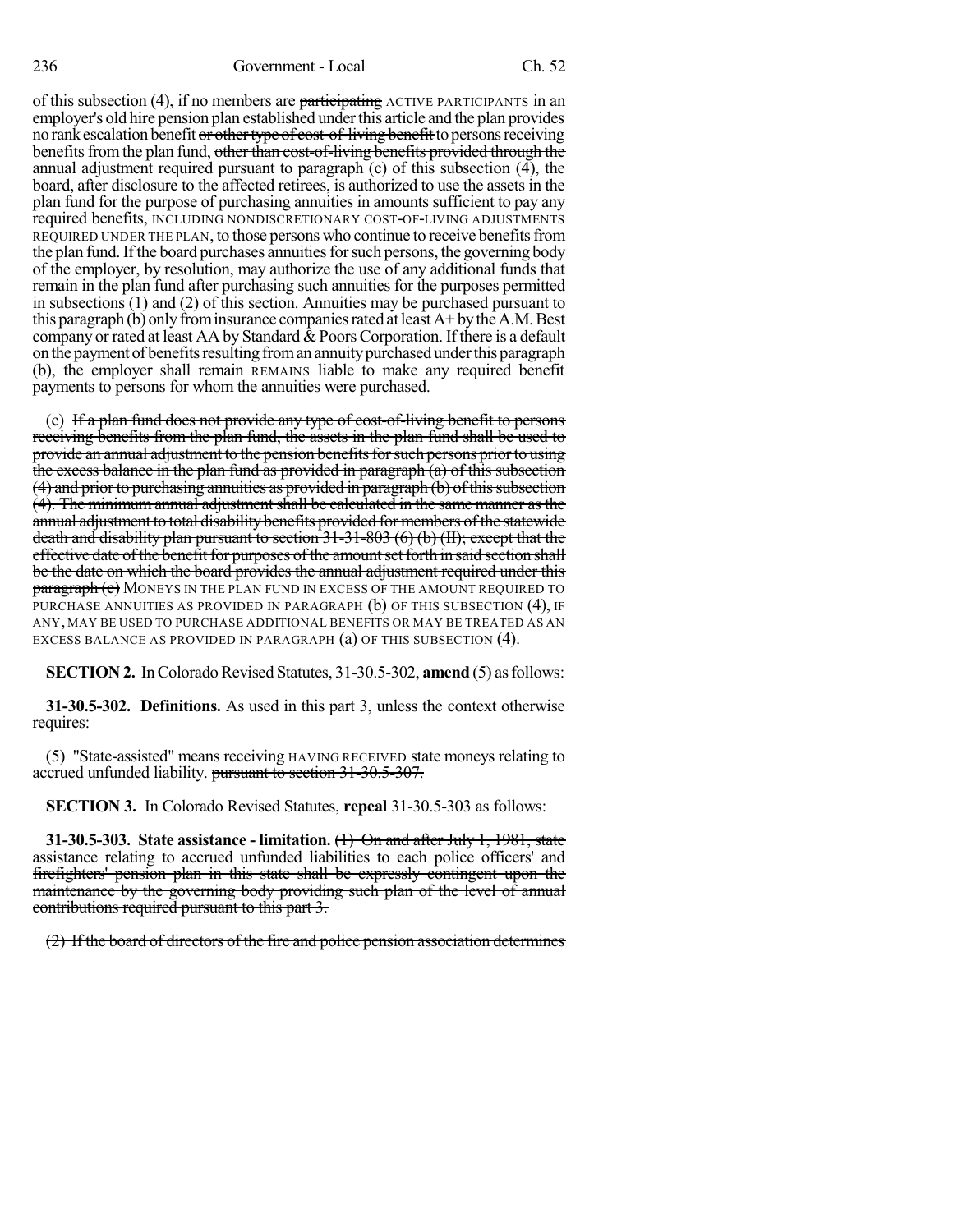that a governing body is failing to maintain the level of contributions to a pension  $plane$  plan required pursuant to this part 3, the board shall suspend the distribution of state moneys to such pension plan.

**SECTION 4.** In Colorado Revised Statutes, **amend** 31-30.5-304 as follows:

**31-30.5-304. Limitation on existing funds - procedures.** (1) On and after January 1, 1982, every state-assisted old hire police officers' or firefighters' pension plan created pursuant to this article shall be financed in accordance with minimum funding standards prescribed in this part 3. Contributions made pursuant to this section shall include municipal, special district, and county improvement district contributions, the established employee contribution, and any state contribution.

(2) (a) Except as provided in subsections  $(4)$  and  $(5)$  of this section, Annual contributions to state-assisted old hire police officers' and firefighters' pension funds shall be made beginning January 1, 1982, at an annual rate IN AN AMOUNT that is equal to or greater than the sum of the actuarially determined amount required to amortize over a period of not more than thirty-seven years from January 1, 1982, the unfunded accrued liabilities of such plan and OVER A PERIOD NOT TO EXCEED THE LESSER OF TWENTY YEARS OR THE NUMBER OF YEARS EQUAL TO THE AVERAGE REMAINING LIFE EXPECTANCY OF THE PENSION FUND'S MEMBERS PLUS the current service cost attributable to active members.

(b) In each year until any state-assisted pension plan created pursuant to this article is funded on an actuarial reserve basis as required by this part 3 and has no accrued unfunded liability attributable to active or retired members, the total of such annual contributions shall not be less than the rate of contribution as a percentage of payroll made in the year 1977 In ADDITION TO THE CONTRIBUTIONS REQUIRED BY PARAGRAPH (a) OF THIS SUBSECTION (2), THE EMPLOYER SHALL ANNUALLY PAY ANY REQUIRED DOLLAR AMOUNT OF CONTRIBUTIONS NECESSARY TO FUND ADDITIONAL PLAN BENEFITS ADOPTED UNDER SECTION 31-30.5-210 (2), AS ESTABLISHED BY SUPPLEMENTAL ACTUARIAL STUDIES ON SUCH FUNDS.

(3) The general assembly finds and determines that it has contributed substantial sums to the program established by this part 3 and that the state has a responsibility to evaluate the advisability of its contribution in light of its own fiscal situation.

(3.5) No later than September 1, 1995, the board of directors of the fire and police pension association shall certify to the state auditor, the legislative audit committee and the joint budget committee of the general assembly, and the state treasurer the amount of state contribution necessary to fund the supplemental unfunded liability in each state-assisted policemen's or firefighters' pension plan attributable to the reduction of the state's contribution for the year 1987. On September 30, 1995, the state treasurer shall transfer the amount certified from the general fund to the old hire plan members' benefit trust fund created by section  $31$ -31-701 (6), and from such amount the board shall distribute to each state-assisted policemen's or firefighters' pension plan the amount necessary to eliminate the supplemental unfunded liability in each plan; except that the amount transferred by the state treasurer pursuant to this subsection (3.5) shall not exceed twenty-five million five hundred thousand dollars.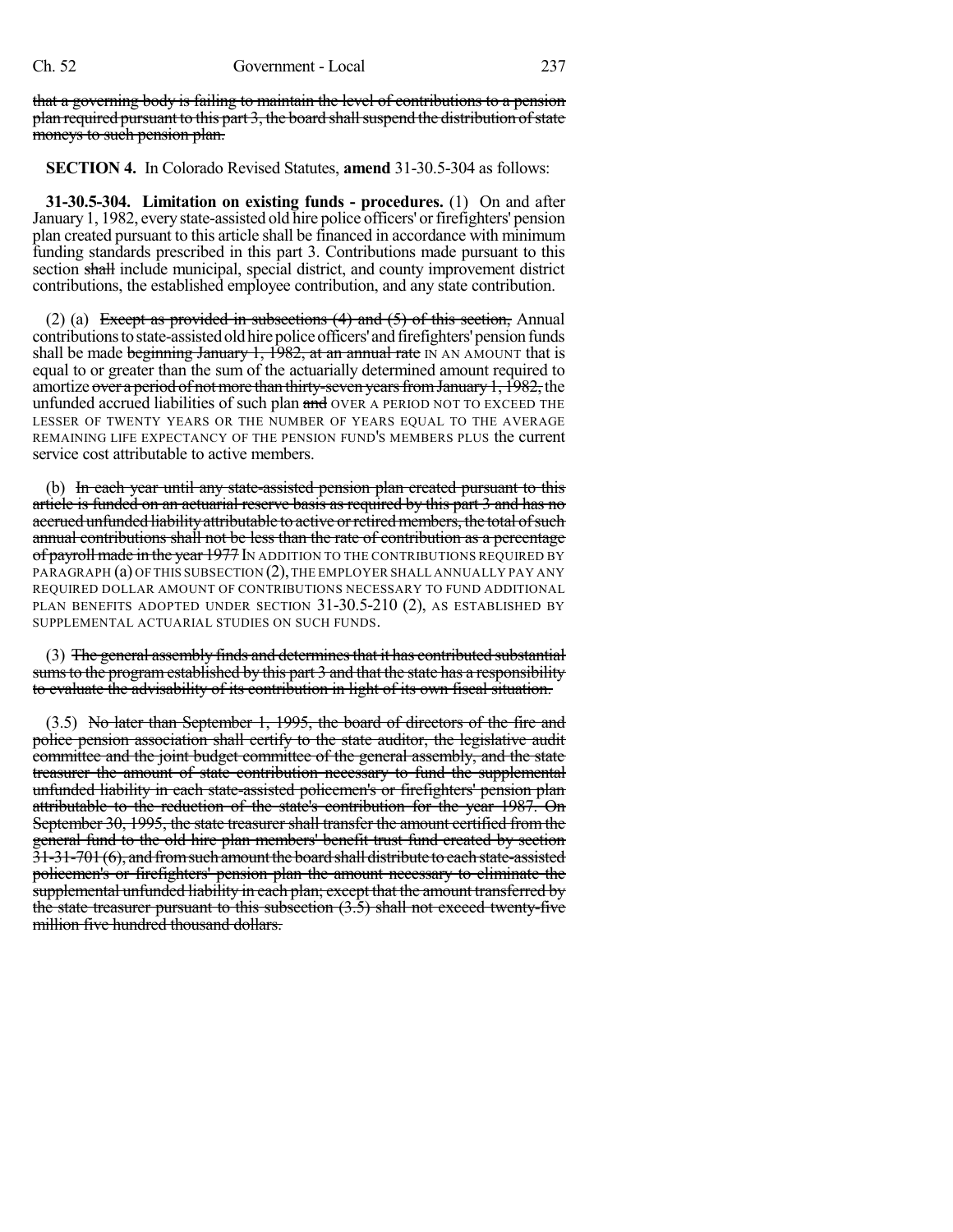(4) A governing body providing a state-assisted old hire pension plan THAT IS REQUIRED TO CONTRIBUTE AN AMOUNT IN 2014 THAT IS LESS THAN THE CONTRIBUTION REQUIRED BY SUBSECTION (2) OF THIS SECTION BEGINNING IN 2015 AND that determines that the minimum annual rate of municipal, fire protection district, or county improvement district contributions provided in subsection (2) of this section would place an undue initial hardship on the taxpayers of such municipality, fire protection district, or county improvement district may adopt a resolution to that effect. Any municipality, fire protection district, or county improvement district that has adopted such resolution may make AN annual contributions in accordance with the following schedules: CONTRIBUTION IN THE YEAR 2015, IN AN AMOUNT THAT IS NOT LESS THAN THE AMOUNT THAT THE MUNICIPALITY, FIRE PROTECTION DISTRICT, OR COUNTY IMPROVEMENT DISTRICT IS REQUIRED TO CONTRIBUTE IN 2014. BEGINNING IN 2016, SUCH MUNICIPALITY, FIRE PROTECTION DISTRICT, OR COUNTY IMPROVEMENT DISTRICT SHALL MAKE THE FULL AMOUNT OF THE ANNUAL CONTRIBUTION REQUIRED BY SUBSECTION (2) OF THIS SECTION.

(a) For municipalities, fire protection districts, and county improvement districts having a population of less than five hundred thousand, as determined by the 1970 federal census, contributions for each calendar year, commencing in 1982, shall be at a rate equal to or greater than the percentage of the sum of the current service cost attributable to active members plus the actuarially determined amount required to amortize the unfunded accrued liabilities of such state-assisted fund over a period of not more than thirty-seven years, established as follows:

| year           | <b>Percentage</b> | <b>Thirty-seven-year</b><br>amortization<br>period beginning<br>lanuarv |
|----------------|-------------------|-------------------------------------------------------------------------|
| 1982           | 65                | 1982                                                                    |
| 1983           | 70                | 1983                                                                    |
| 1984           | 75                | 1984                                                                    |
| 1985           | 80                | 1985                                                                    |
| 1986           | 85                | 1986                                                                    |
| 1987           | <del>90</del>     | 1987                                                                    |
| 1988           | 95                | 1988                                                                    |
| 1989           |                   |                                                                         |
| and thereafter | 100               | 1989                                                                    |

(b) For municipalities, fire protection districts, and county improvement districts having a population of five hundred thousand or more, as determined by the 1970 federal census, contributions for each calendar year beginning 1982 shall be at a rate equal to or greater than the percentage of the sum of the current service cost attributable to active members and the actuarially determined amount required to amortize the unfunded accrued liabilities of such state-assisted fund over a period of not more than thirty-seven years, established as follows:

> **Thirty-seven-year amortization Calendar period beginning**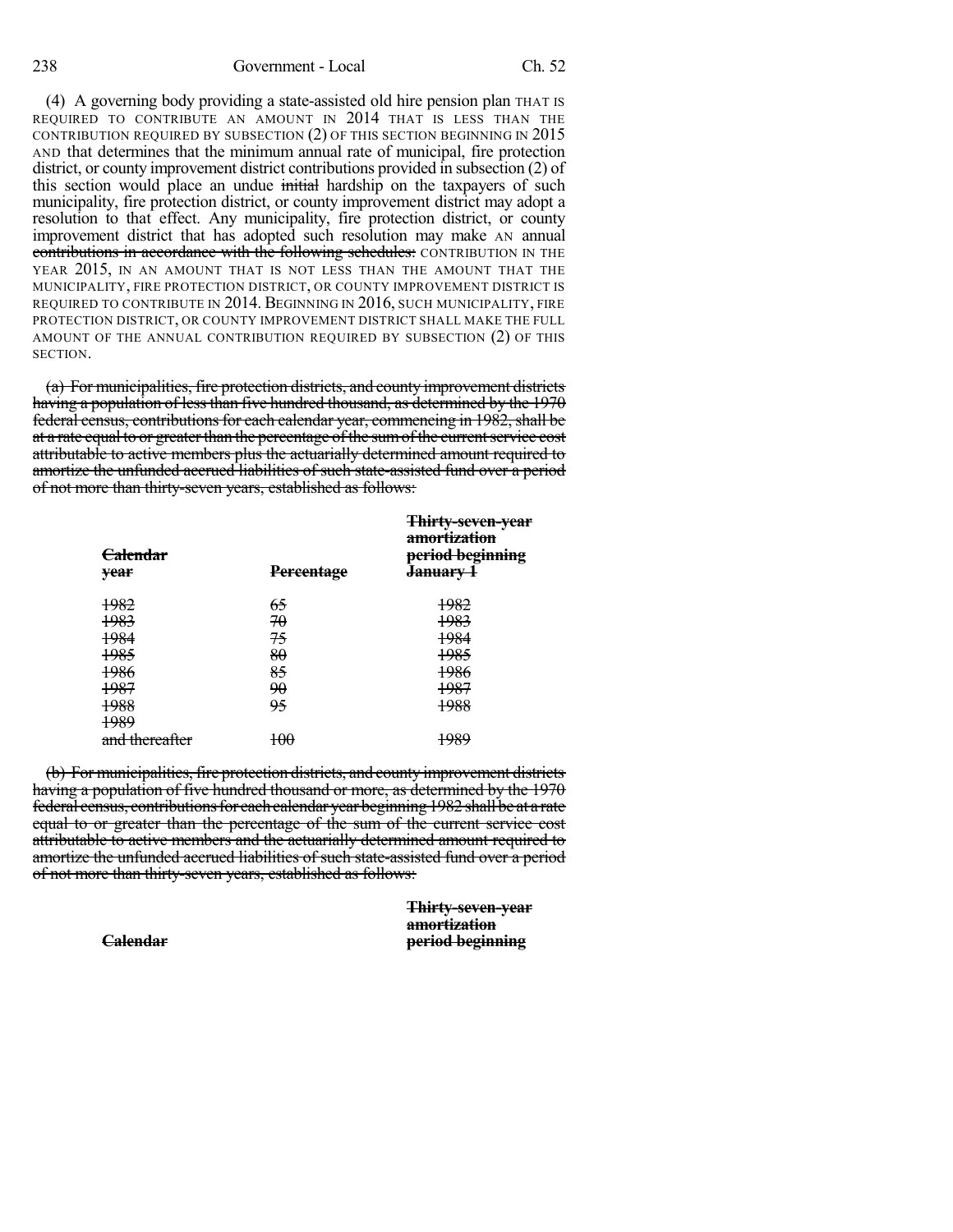#### Ch. 52 Government - Local 239

| vear           | <b>Percentage</b> | <del>January 1</del> |
|----------------|-------------------|----------------------|
| 1982           | 50                | 1982                 |
| 1983           | 60                | 1983                 |
| 1984           | 70                | 1984                 |
| 1985           | 80                | 1985                 |
| 1986           | 90                | 1986                 |
| 1987           |                   |                      |
| and thereafter | 100               | 1987                 |
|                |                   |                      |

(c) Any provision of this subsection (4) to the contrary notwithstanding, in each year until any state-assisted old hire pension plan established pursuant to this article is funded on an actuarial reserve basis as required by this part 3 and has no accrued unfunded liability attributable to active or retired members, the total of such annual contributions shall be not less than the greater of the pension benefits paid in such year or the rate of contribution as a percentage of payroll made in the year 1977.

 $(5)$  (a) Except as provided in paragraph (c) of this subsection (5), beginning July 1, 1995, annual employer contributionsto state-assisted old hire police officers' and firefighters' pension funds shall be made at least at an annual rate that is the lesser of the following:

(I) The 1993 minimum annual required total dollar amount of contributions established by the January 1, 1992, actuarial studies performed on such funds under section 31-30.5-306, less the dollar amount of member contributions paid in calendar year 1993 and less the dollar amount of state contributions received in calendar year 1994; or

(II) The amount that is certified by the actuary who is designated by the fire and police pension association under section 31-30.5-306 to be necessary as of July 1, 1995, to pay current service costs and eliminate all unfunded liabilities in any such fund no later than June 30, 2019, if annual member contributions are made as required by subsection (7) of this section and if annual state contributions equal to the amount received in calendar year 1994 are made.

(b) Annual employer contributions to state-assisted police officers' and firefighters' pension funds shall continue at the rate established by this subsection (5) after the 2018-19 state fiscal year, if necessary, until all unfunded accrued liability in the employers' state-assisted old hire police officers' and firefighters' pension plans is eliminated and if annual state contributions are made through April 30, 2019, pursuant to section 31-30.5-307 (2).

(c) If in any year the annual state contribution to state-assisted old hire police officers' and firefighters' pension funds is less than the amount contributed under section  $31-30.5-307(2)$  on September 30, 1995, employer contributions to such funds shall be determined under paragraph (a) of subsection (2) of this section.

(d) In addition to the contributions required by paragraph (a) of this subsection (5), the employer must annually pay any required dollar amount of contributions necessary to fund additional plan benefits adopted under section 31-30.5-210 (2), as established by supplemental actuarial studies on such funds.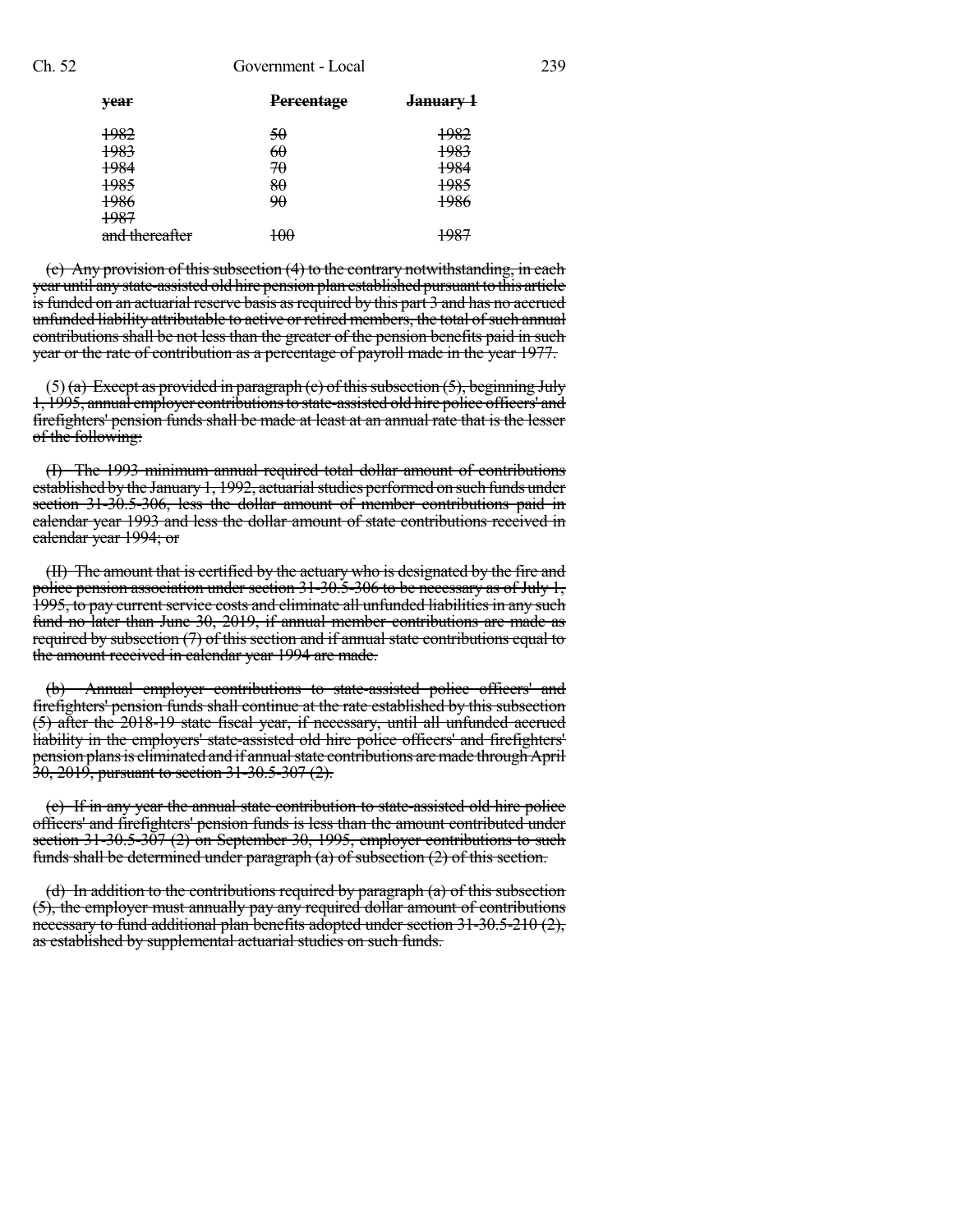(6) All municipalities, fire protection districts, and county improvement districts, including both paid firefighters and volunteer firefighters in their pension plans, shall segregate the pension funds for paid firefighters and volunteer firefighters on an equitable basis for accounting and actuarial purposes, and said segregation shall be considered in all actuarial reports applicable to such funds. In computing the portion of the fund attributable to volunteer firefighters, the benefits of such volunteer firefighters shall not be reduced or otherwise changed.

 $(7)(a)(H)(A)$  Notwithstanding any other provision of this article, no modification of any provision of an old hire pension benefit plan of a fund established pursuant to this article may be made after December 1, 1978, except as may be authorized pursuant to section 31-30.5-210 (2); but the contribution rate of the members of any state-assisted old hire pension plan may be increased to a maximum of ten percent of salary and shall be increased to the following minimums, with the rate of contribution of the employer at least equal to the employee rate:

| Calendar year   | <b>Percentage</b> |  |
|-----------------|-------------------|--|
| <del>1982</del> | 6.5               |  |
| 1983            | 7.0               |  |
| 1984            | 75                |  |
| 1985            |                   |  |
| and thereafter  | 8.0               |  |

(B) The provisions of this subparagraph (I) shall not apply to an exempt plan described in part 8 of this article.

 $(H)$  A rate of contribution lower than the minimums set forth in subparagraph  $(H)$ of this paragraph (a) may be established by the governing body if, excluding any state contribution, the lower rate would meet the minimum funding provisions of subsections  $(2)$  and  $(5)$  of this section and if the rate of contribution of the employer at least equals the employee rate.

(III) The restriction provided in subparagraph (I) of this paragraph (a) on modification of any provision of a pension benefit plan established pursuant to this article shall apply to any modification which otherwise would be permitted by a change in population.

(b) Except as provided in paragraph (a) of this subsection (7), in no event shall employee contributions to a state-assisted fund be reduced if greater than the rate established by said paragraph (a).

(c) Nothing in this subsection (7) shall prevent the implementation of article 31 ofthistitle with regard to employees hired after April 7, 1978, and those employees hired on or prior to said date who are to be covered under the provisions of said article 31 in accordance with said article 31.

(8) Every employee employed as a firefighter or police officer for the first time after April 7, 1978, shall be IS covered by the benefit provisions set forth in or authorized by article 31 of this title.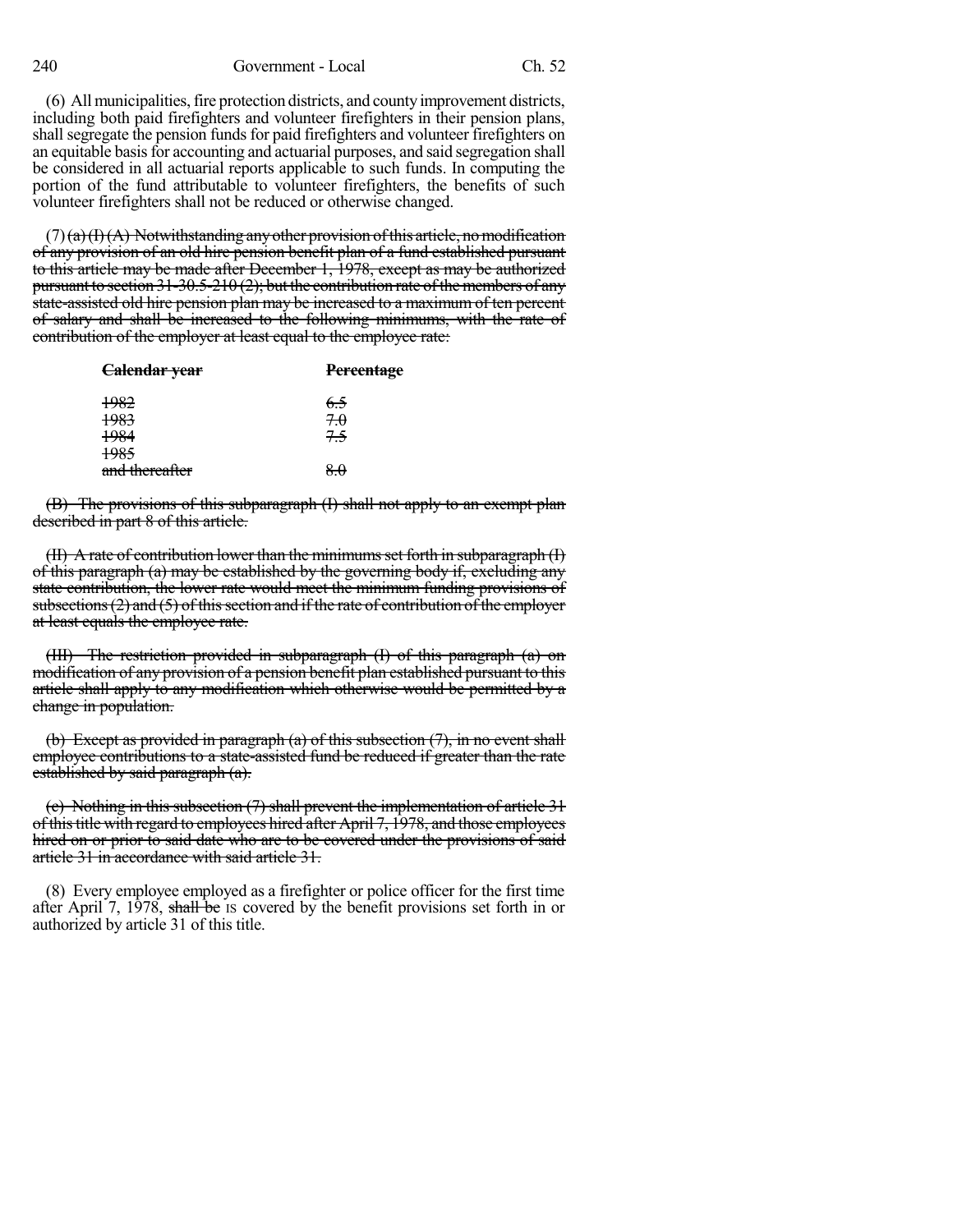(9) Volunteer firefighters and volunteer firefighter pension funds shall be ARE exempt from all provisions of this section except subsection (6) of this section.

(10) Notwithstanding any other provision of this section except subsection  $(5)$  of this section, the maximum annual increase in contributions to a state-assisted old hire police officers' or firefighters' pension fund required of any employer by this section shall not exceed one-half of the employer's contribution rate as a percentage of salary to the fund during the immediately preceding year; but this maximum limitation shall not apply where its application would result in an annual employer contribution of less than five percent of salary.

(11) Notwithstanding any other provision of law to the contrary, an assessment against any employee of any fire or police department to which this article applies may be in an amount not to exceed ten percent of the employee's monthly salary. Said amount shall be deducted and withheld from the monthly pay of each such employee so assessed and placed to the credit of said employee's pension fund in the same manner as provided by this article; except that in no case shall employer contributions be less than employee contributions.

(12) Every employer providing a state-assisted old hire pension plan shall contribute in 1982 at least at the same rate of contribution as the percentage of salary that was contributed in 1981. In no event shall any employee contribution decrease below the employee's rate of contribution for the calendar year 1981.

(13) The board of anystate-assisted old hire pension planmaytake, bygift, grant, devise or bequest, any money, personal property, or real estate, or interest therein, as trustees for the uses and purposes for which the fund is created.

**SECTION 5.** In Colorado Revised Statutes, **amend** 31-30.5-306 as follows:

**31-30.5-306. Actuarial studies.** (1) (a) Any employer desiring to receive state assistance contributions, pursuant to section  $31-30.5-307(1)$  shall file An actuarial study of its EACH old hire police officers' and firefighters' pension funds with FUND ADMINISTERED BY the association not later than  $July 1, 1982$  SHALL BE CONDUCTED NOT LATER THAN JULY 1, 2014, AND AN UPDATED ACTUARIAL STUDY SHALL BE CONDUCTED BY THE ASSOCIATION EVERY TWO YEARS THEREAFTER UNTIL THE PLAN IS TERMINATED.

 $(b)(I)$  An updated actuarial study shall be filed with the association not later than July 1, 1984, and every two years thereafter, until July 1, 2000.

(II) By September 30, 2001, and by September 30 of each year thereafter, until September 30, 2002, and by April 30, 2006, and by April 30 of each year thereafter, until April 30, 2019, or until all state-assisted old hire pension plans are fully funded, whichever comesfirst, an updated actuarialstudy shall be filed with the fire and police pension association. For the 2003-04 fiscal year and each fiscal year thereafter for which an actuarial study is filed, the actuarial study shall include a determination of the amount of the unfunded liability that may accrue as a result of the suspension of the state contribution of the old hire plan members' benefit trust fund pursuant to section  $31-30.5-307$  (5) (a) or the reduction of the state contribution in 2012 and 2013 pursuant to section 31-30.5-307 (2).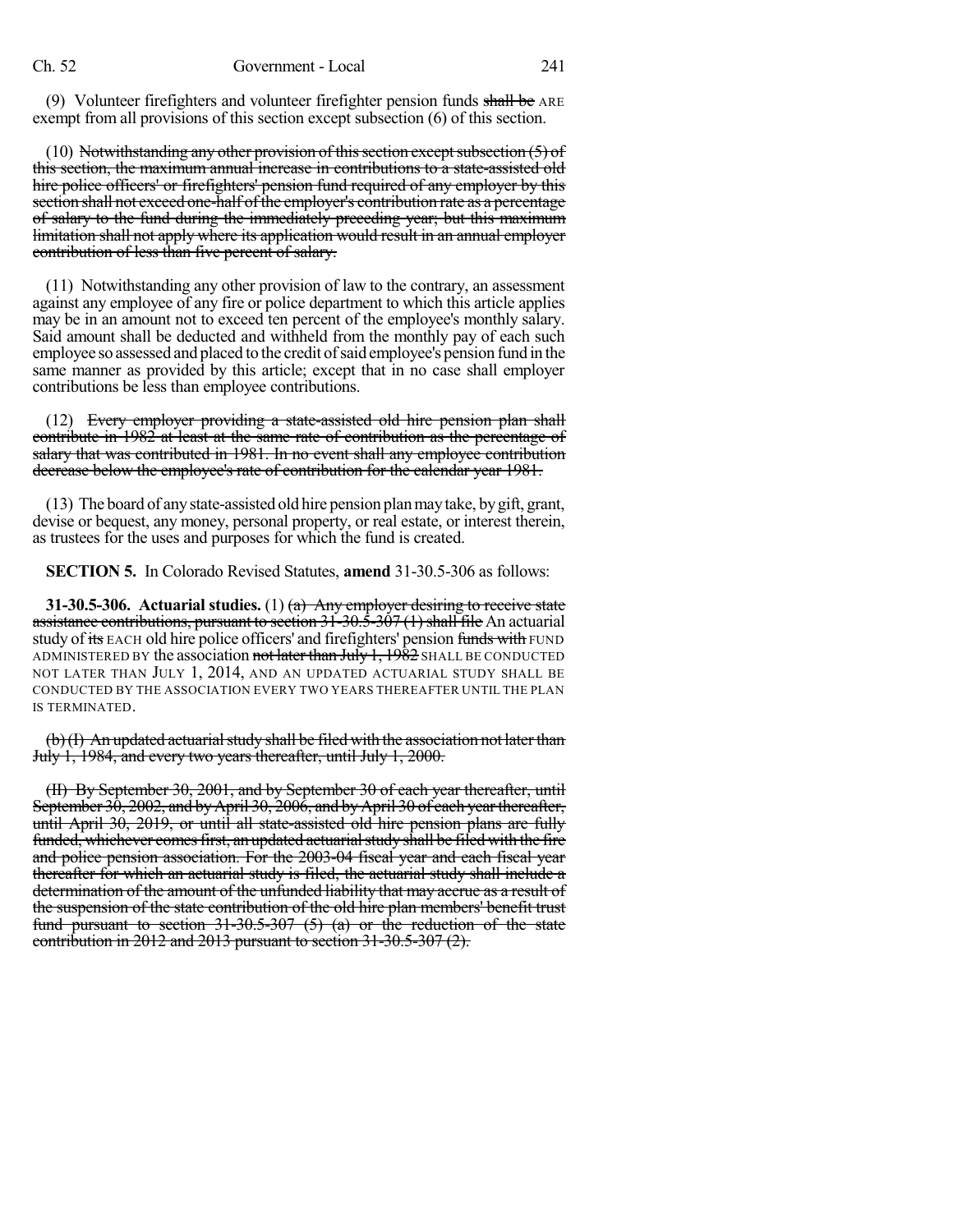$(2)(a)$  The association shall designate actuaries or firms of actuaries to supervise, conduct, or review actuarial studies required by this section.

(b) The fire and police pension association's board of directors shall specify the actuarial assumptions to be used in each such actuarial study.

(3) Costs of all such actuarial studies shall be  $ARE$  an expense of the association OLD HIRE PLAN and **paid for** THE FIRE AND POLICE PENSION ASSOCIATION IS AUTHORIZED TO PAY FOR SUCH COSTS as provided in section 31-31-302 (3).

(4) In the event any such actuarial study is not timely filed with the association, the board may extend the filing deadline and make the appropriate distribution to the defaulting employer, pursuant to section  $31-30.5-307(1)$ , upon compliance with the requirements of subsection (1) of this section, or the board may retain the moneys for the purposes specified in section 31-31-302 (3).

**SECTION 6.** In Colorado Revised Statutes, **amend** 31-30.5-307 as follows:

**31-30.5-307. State contribution.** (1) (a) Any moneys allocated for distribution pursuant to subsection (2) of this section shall be distributed by the fire and police pension association board of directors annually to any fund of an old hire pension plan established pursuant to this article having an unfunded accrued liability to assist in amortizing such unfunded accrued liability as determined in the January 1, 1994, actuarial studies performed under section 31-30.5-306. Beginning in 1995 and in each state fiscal year through the 2018-19 state fiscal year, with the exception of the 2003-04 and 2004-05 state fiscal years pursuant to paragraph (a) of subsection (5) ofthissection and the 2008-09, 2009-10, and 2010-11 state fiscal years pursuant to subparagraph (II) of paragraph (a) of subsection (5) of this section, each such fund having an unfunded accrued liability shall be credited with that amount of state contributions that it received in 1994 to assist in retiring its unfunded liability. In addition, if the annual employer contribution amount established by section 31-30.5-304 (5) willresult in total employer contributionsto any such fund that, on a present value basis as determined by the association, are more than five percent higher than what the estimated total employer contributions to such fund would have been but for section 31-30.5-304  $(5)$ , then each such fund shall receive that amount of supplemental state contributions sufficient to eliminate, on a present value basis, the estimated aggregate increase in employer contributions attributable to the enactment of section  $\overline{31}$ - $30.5$ - $304$  (5). Any remaining state contributions shall be distributed to each such fund based upon the amount, as determined by an independent actuarial review and certified by the board to the joint budget committee each December 1, that is consistent with the general assembly's intent that the unfunded liabilities in all such funds will be eliminated no later than June 30, 2019. If in any year the annual state contribution for unfunded liabilities is less than the amount contributed under subsection (2) of this section on September 30, 1995, each such fund having an unfunded accrued liability shall be credited with state contributions in proportion to the percentage of aggregate unfunded accrued liabilities each such fund represents, excluding any unfunded liabilities attributable to additional plan benefits adopted under section 31-30.5-210 (2). No money shall be distributed pursuant to this subsection  $(1)$  to an employer having rank escalation for old hire members, which is not in the association. For the purposes of this subsection  $(1)$ , "rank escalation" means the addition to the amount of the retirement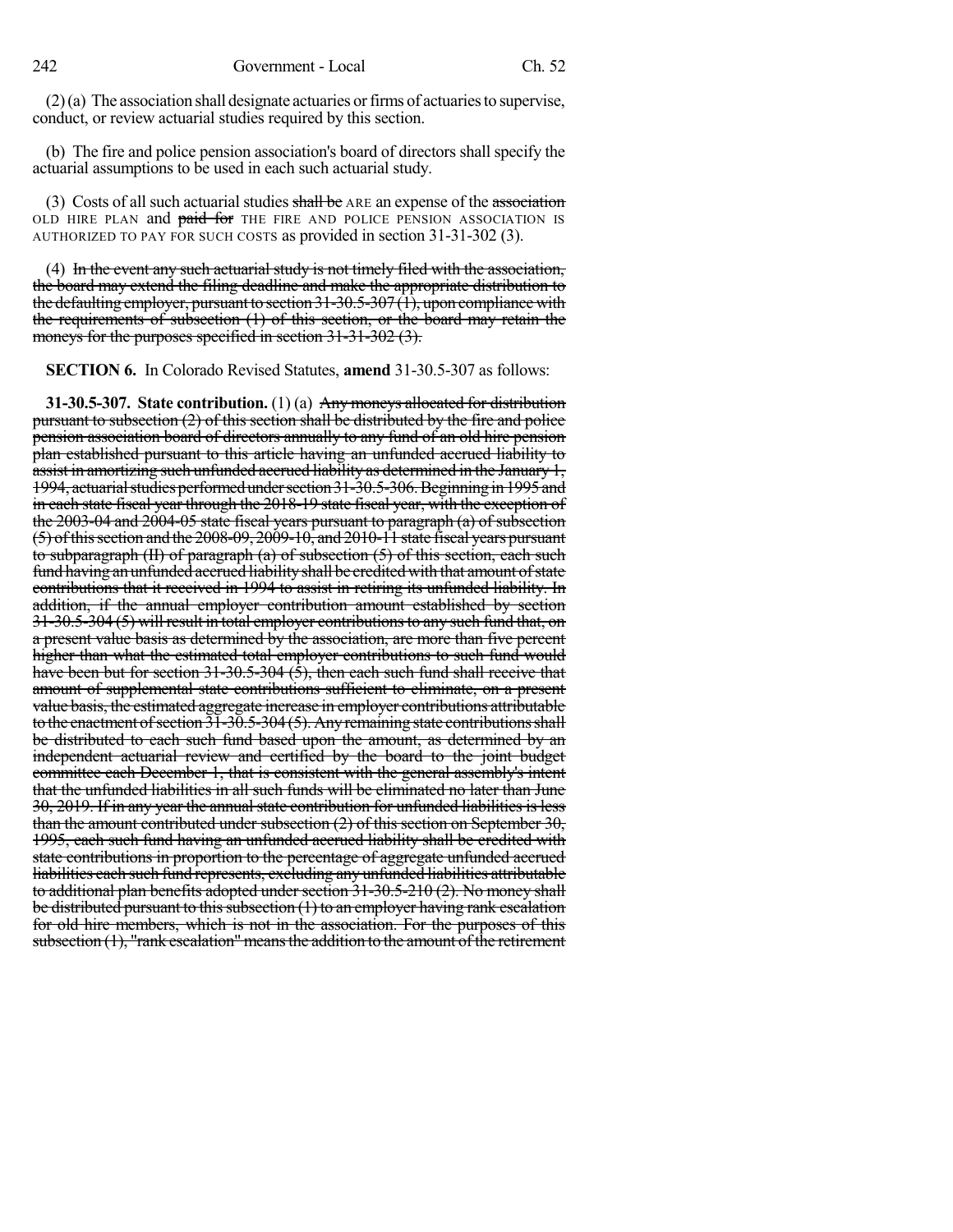pension or disability benefit being received of a fixed percentage of any increase in salary, as well as longevity or additional pay based on length of service, granted the rank a member occupied before retiring or being disabled.

(b) (I) Each employer having rank escalation and having old hire members  $w$  hotels have made the irrevocable election to remain covered under the local plan, as provided in section 31-31-701 (2), shall determine for each such employee the percentage that such employee's years served as of January 1, 1980, bear to the total number of years required for retirement. At retirement, the retirement pension shall be divided into that percentage and the remainder. The portion of the retirement pension equal to that percentage earned as of January 1, 1980, shall be subject to rank escalation as provided under the old hire pension plan, and the remainder of the retirement pension shall be subject to the same adjustment asthat determined by the fire and police pension association board of directors pursuant to section 31-31-407.

(II) An employer may elect to continue full rank escalation benefits for that portion of the retirement pension subject to the adjustment as provided in  $subparam$  (I) of this paragraph (b), but no state contribution shall be used to fund such continuation of rank escalation or any unfunded liabilitiesincurred as a result of such continuation of rank escalation.

(c) State contributions pursuant to this subsection (1) shall cease when the unfunded liabilities in all funds receiving such contributions are eliminated, but no later than June 30, 2019.

## (d) Repealed.

(2) (a)  $\Theta$ n September 30, 1995, and on September 30 of each year thereafter through 2002 and on April 30, 2006, and on April 30 of each yearthereafterthrough 2013, the state treasurer shall transfer from the proceeds of the tax imposed by section 10-3-209, C.R.S., to the old hire plan members' benefit trust fund created by section 31-31-701 (6), an amount equal to twenty-six million six hundred thousand dollars minus the amount transferred under section  $31-30-1112$  (2) (g) (I); except that, on April 30, 2012, the total amount transferred pursuant to this subsection  $(2)$ shall be five million three hundred twenty-one thousand seventy-nine dollars, and on April 30, 2013, the total amount of such transfer shall be ten million dollars. Such annual transfer to the fund under this subsection  $(2)$  shall cease when the requirements of paragraph (e) of subsection (1) of this section have been met, and the final annual transfer may be in an amount less than the amount prescribed by this subsection (2) as determined from the total amount of unfunded accrued **liability of employers.** Moneys in said fund shall TRANSFERRED FROM THE STATE TREASURER AS STATE ASSISTANCE TO THE OLD HIRE PLAN MEMBERS'BENEFIT TRUST FUND SHALL not revert to the general fund but shall be ARE continuously available for the purposes provided in this part 3 and part 11 of article 30 of this title.

(b) On May 31, 2013, the state treasurer shall transfer one hundred thirty-two million four hundred nine thousand three hundred thirty-nine dollars from the general fund to the old hire plan members' benefit trust fund created in section 31-31-701 (6). No other transfers FOR STATE ASSISTANCE TO THE OLD HIRE PLANS shall be made to the old hire plan members' benefit trust fund pursuant to this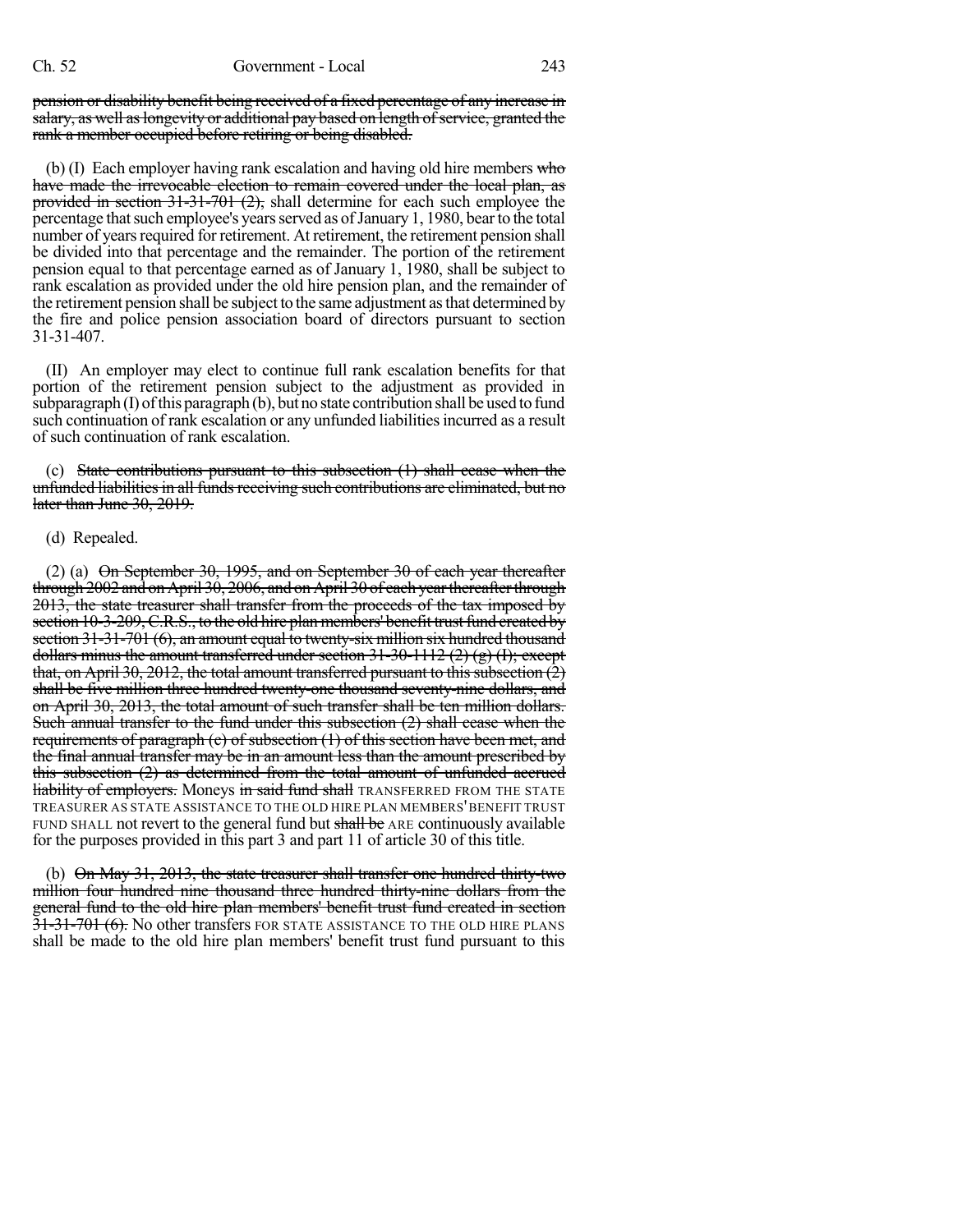section.

(2.5) Repealed.

(3) Except for moneys that are transferred pursuant to paragraph  $(b)$  of subsection (2) of this section, moneys transferred pursuant to this section shall be included for informational purposes in the annual general appropriation bill or in supplemental appropriation bills for the purpose of complying with the limitation on state fiscal year spending imposed by section 20 of article X of the state constitution and section 24-77-103, C.R.S.

(4) By October 1, 2001, and by October 1 of each year thereafter, until October 1, 2002, and byMarch 1, 2006, and byMarch 1 of each yearthereafter, until March 1, 2019, or until allstate-assisted old hire pension plans are fully funded, whichever comes first, the board shall determine for every state-assisted old hire pension plan whether the sum of the required state and employer contributions for the current year is greater than the amount necessary to eliminate the remaining unfunded liability of the plan. The board's determination shall be based on the previous year's actuarial studies performed pursuant to section 31-30.5-306 and the sum of the previous year's state and employer contributions. If the board determines that the sum of the required contributions for the current year is greater than the amount of remaining unfunded liability of the plan, then both the required state and employer contributions to that plan shall be in an amount proportionate to the amount respectively contributed in the previous year so that the sum of the two contributions is equal to an amount that eliminates any remaining unfunded liability.

 $(5)$ (a)(I) Notwithstanding any other provision of law, the state treasurer shall not transfer moneys to the old hire plan members' benefit trust fund pursuant to subsection (2) of this section on September 30, 2003, September 30, 2004, or September 30, 2005. The state treasurer shall resume such transfers beginning on April 30, 2006, and shall make a transfer every April 30 thereafter until 2008 pursuant to subsection (2) of this section. The transfers shall resume on April 30, 2012, pursuant to subparagraph (II) of this paragraph (a).

(II) Notwithstanding any other provision of law, the state treasurer shall not transfer moneys to the old hire plan members' benefit trust fund pursuant to subsection (2) of this section on April 30, 2009, April 30, 2010, or April 30, 2011. The state treasurer shall resume such transfers beginning on April 30, 2012, and shall make a transfer every April 30 thereafter until 2019 pursuant to subsection (2) of this section or until all state-assisted old hire pension plans are fully funded, whichever comes first.

(b) Notwithstanding any other provision of law, the state shall transfer to the old hire plan members' benefit trust fund any amount of unfunded liability accrued as a result of the suspension of the state contribution to the fund pursuant to paragraph (a) of this subsection (5) or the reduction of the state contribution made in 2012 and 2013 pursuant to subsection (2) of this section as determined in the actuarial study filed with the fire and police pension association pursuant to section 31-30.5-306 (1) (b) (II). Such transfers may occur at any time until April 30, 2019.

(c) Nothing in this subsection (5) shall be construed to limit the authority of the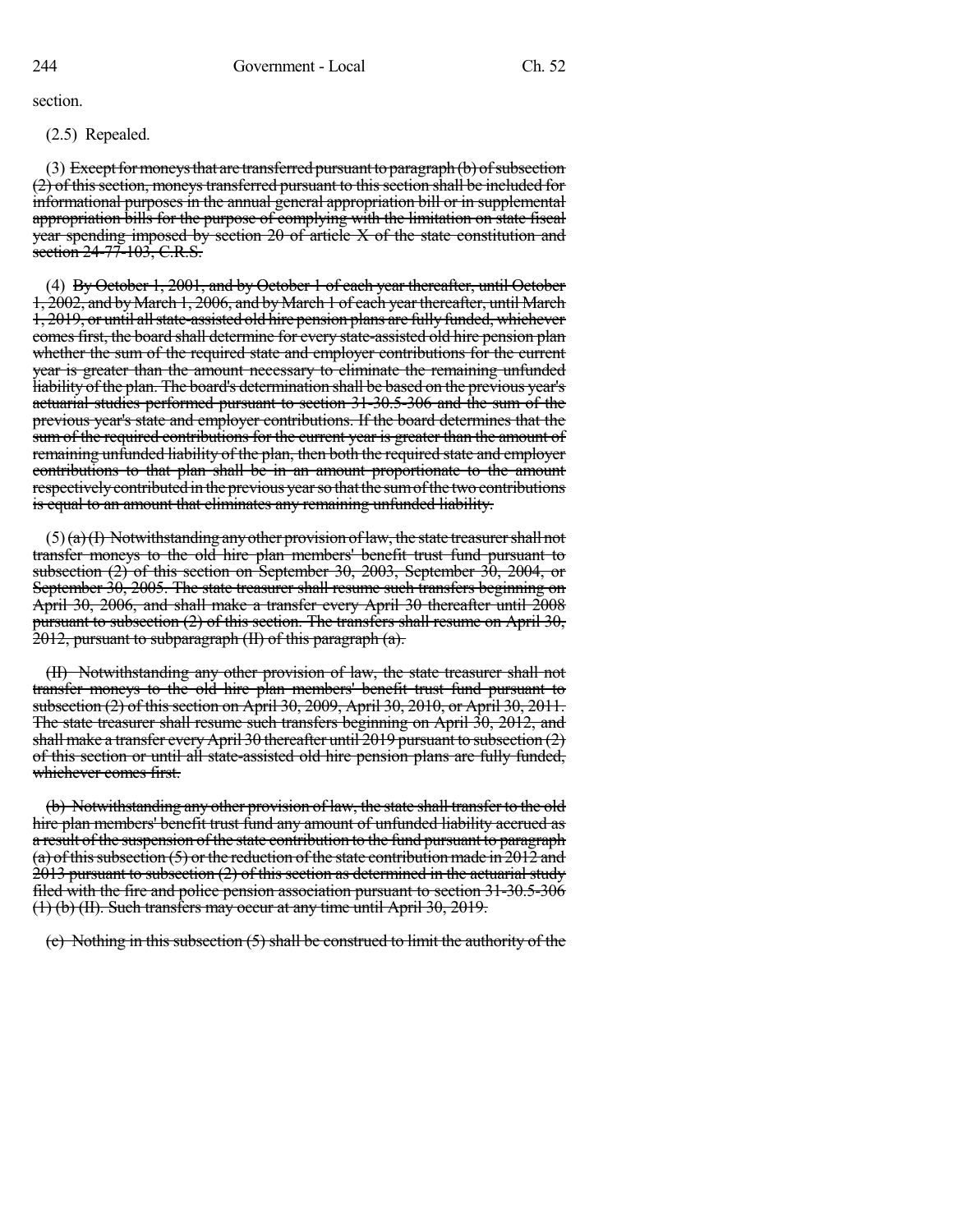general assembly to evaluate the advisability of the statutory contribution to the old hire pension plans in light of its own fiscal situation.

(6) If voters statewide approve a ballot issue submitted by a joint resolution of the general assembly as specified in section  $24-115-110(1)(a)$ , C.R.S., that authorizes the state to issue notes, as defined in section 24-115-103 (8), C.R.S., and to credit note proceeds to the fire and police members' benefit investment fund created by section 31-31-301, the state obligation specified by this section shall be satisfied to the extent of the actuarial equivalency of the proceeds from the notes.

### **SECTION 7.** In Colorado Revised Statutes, **amend** 31-31-701 as follows:

**31-31-701. Affiliation by old hire pension plans.** (1) Any employer may elect affiliation with the association relating to an old hire fire or police pension plan that it has established pursuant to article 30.5 of this title by filing with the board a resolution APPROVED AS TO FORM BY THE FIRE AND POLICE PENSION ASSOCIATION AND adopted no less than nine months prior to the effective date of affiliation, unless a shorter waiting period is approved by the board BY THE EMPLOYER. The effective date of affiliation shall MUST be January 1 of the year following the waiting period MUTUALLY AGREED UPON BY THE EMPLOYER AND THE ASSOCIATION.

(2) Each old hire member hired by an affiliating employer shall irrevocably elect, not later than sixty days after affiliation, either to remain covered under the provisions of the old hire plan in effect on January 1, 1979, or to become covered under the provisions of the statewide defined benefit plan established by part 4 of this article. In the event an old hire member hired by an affiliating employer failsto make such an election for any reason, the old hire member shall be deemed to have elected to remain covered under the provisions of the old hire plan in effect on January 1, 1979. An old hire member who elects to become covered under the statewide defined benefit plan established by part 4 of this article shall be deemed to have waived all rights to benefits under the old hire plan but shall receive full credit for all service credited under the old hire plan, and an old hire member electing to remain covered under the old hire plan shall not be governed by the provisions of part 4 of this article relating to defined retirement benefits.

(3) On the effective date of affiliation pursuant to this section, the assets of the old hire pension plan shall be transferred to the trust fund created by subsection (6) of this section. Such THE AMOUNT OF THE transfer shall be at MUST EQUAL the market value of such assets at the close of business on date of affiliation. Upon affiliation and the transfer of assets to the fund, benefits due pursuant to the old hire plan shall be paid by the association FROM THE ASSETS OF THE PLAN.

(4) An eligible employer may request of the board, prior to filing a resolution of affiliation, an estimate of the employer's contribution rate necessary to complywith the contribution requirements established by subsection (5) of this section.

(5) An employer that affiliates pursuant to this section shall annually contribute an amount approved by the board, upon advice of its actuary, to pay the normal cost plus amortize the unfunded past service liability attributed to old hire members hired prior to April 8, 1978, over a period of forty years from January 1, 1982 NOT TO EXCEED THE LESSER OF TWENTY YEARS OR THE NUMBER OF YEARS EQUAL TO THE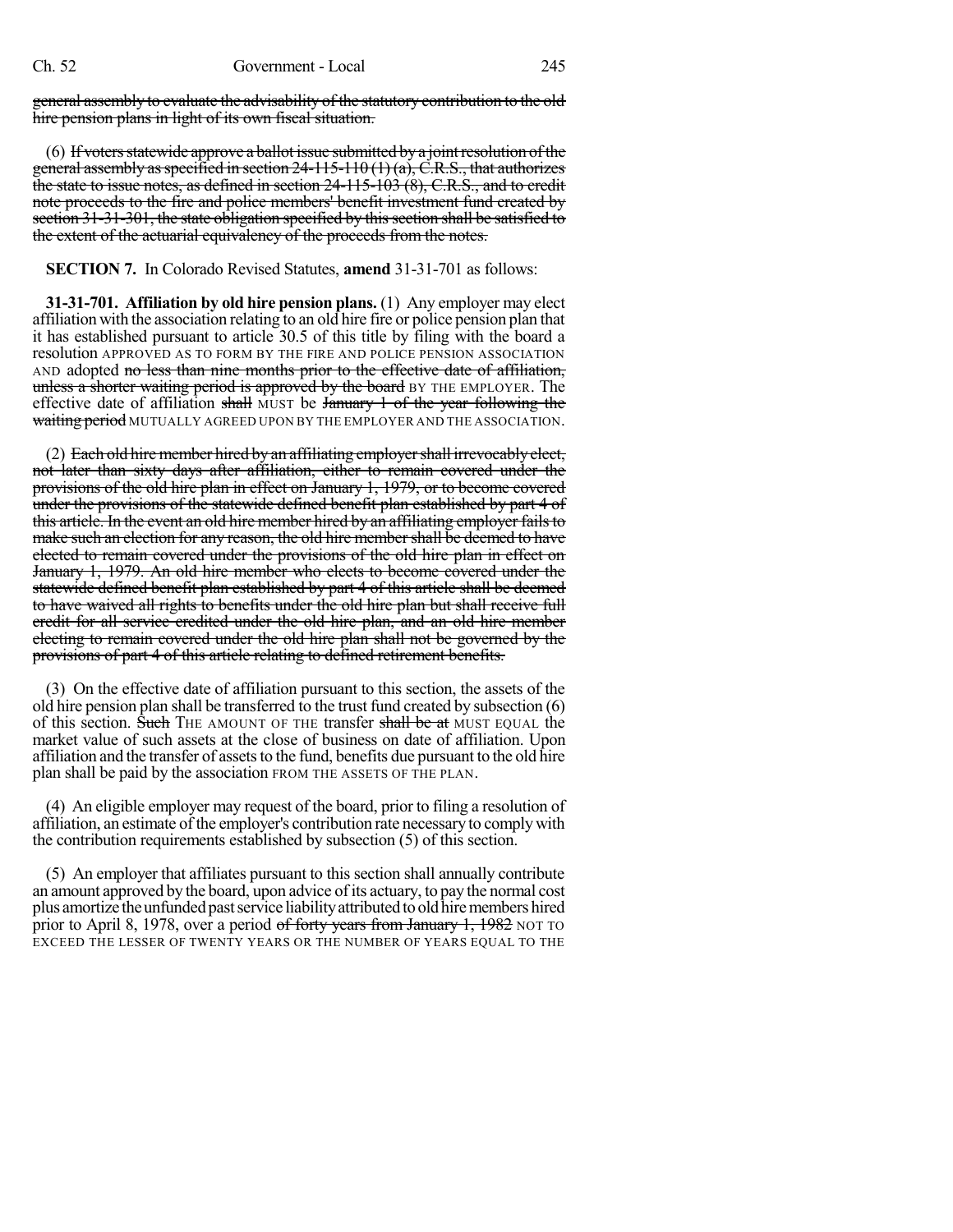AVERAGE REMAINING LIFE EXPECTANCY OF THE PENSION FUND'S MEMBERS.

(6) There is hereby created the old hire plan members' benefit trust fund that shall consist CONSISTS of the assets of old hire plans administered and managed by the board pursuant to this section. The board shall keep an accurate account of each such individual old hire plan.

(7) (a) THE FIRE AND POLICE PENSION ASSOCIATION HAS THE FOLLOWING RESPONSIBILITIES FOR AFFILIATED PLANS:

(I) INVESTING THE ASSETS OF THE PLAN, INCLUDING DETERMINING THE ALLOCATION OF ASSETS;

(II) COLLECTING AND ACCOUNTING FOR CONTRIBUTIONS TO THE PLAN;

(III) DISTRIBUTING BENEFITS PROVIDED UNDER THE PLAN AS DIRECTED BY THE EMPLOYER OR ITS AGENT AND ISSUING TAX FORMS AND FILING TAX REPORTS REGARDING DISTRIBUTIONS;

(IV) CONDUCTING ACTUARIAL VALUATIONS AND AUDITS OF THE PLAN AS ARE REQUIRED BY STATUTE OR BY REGULATORY BODIES;

(V) MAINTAINING RECORDS AND REPORTING THE INVESTMENTS, ASSETS, AND BENEFITS OF THE PLAN AS REQUIRED BY STATUTE OR BY REGULATORY BODIES;

(VI) AUTHORIZING THE PAYMENT OF EXPENSES OF THE PLAN FROM THE ASSETS OF THE PLAN.ANY EXPENSES THAT ARE INCURRED BY THE ASSOCIATION WHICH ARE DIRECTLY RELATED TO THE ASSOCIATION'S ADMINISTRATION OF THE PLAN SHALL BE PAID FROM THAT PLAN'S ASSETS. ANY EXPENSES THAT ARE INCURRED BY THE ASSOCIATION WHICH ARE ATTRIBUTABLE TO MORE THAN ONE PLAN ADMINISTERED BY THE ASSOCIATION SHALL BE ALLOCATED TO EACH PLAN ON AN EQUITABLE BASIS AS DETERMINED BY THE ASSOCIATION. THE ALLOCATED EXPENSE SHALL BE PAID FROM THE ASSETS OF EACH PLAN.

(VII) TAKING SUCH OTHER ACTIONS AS MAY BE ALLOWED OR REQUIRED BY STATUTE.

(b) THE LOCAL OLD HIRE PENSION BOARD HAS THE FOLLOWING RESPONSIBILITIES FOR AN AFFILIATED PLAN:

(I) ESTABLISHING ELIGIBILITY FOR AND THE AMOUNT OF BENEFITS TO BE RECEIVED BY MEMBERS AND BENEFICIARIES OF THE PLAN, INCLUDING BUT NOT LIMITED TO DETERMINATION OF BASE SALARIES, YEARS OF SERVICE UNDER THE PLAN, MARITAL STATUS, AND CONTINUING ELIGIBILITY OF MEMBERS AND SURVIVORS;

(II) MAINTAINING RECORDS OF THE TERMS AND PROVISIONS OF THE PLAN, AS THEY MAY BE ADOPTED AND AMENDED;

(III) MAKING DETERMINATIONS REGARDING BENEFIT OR COST-OF-LIVING ADJUSTMENTS AND RANK ESCALATION, IF ANY;